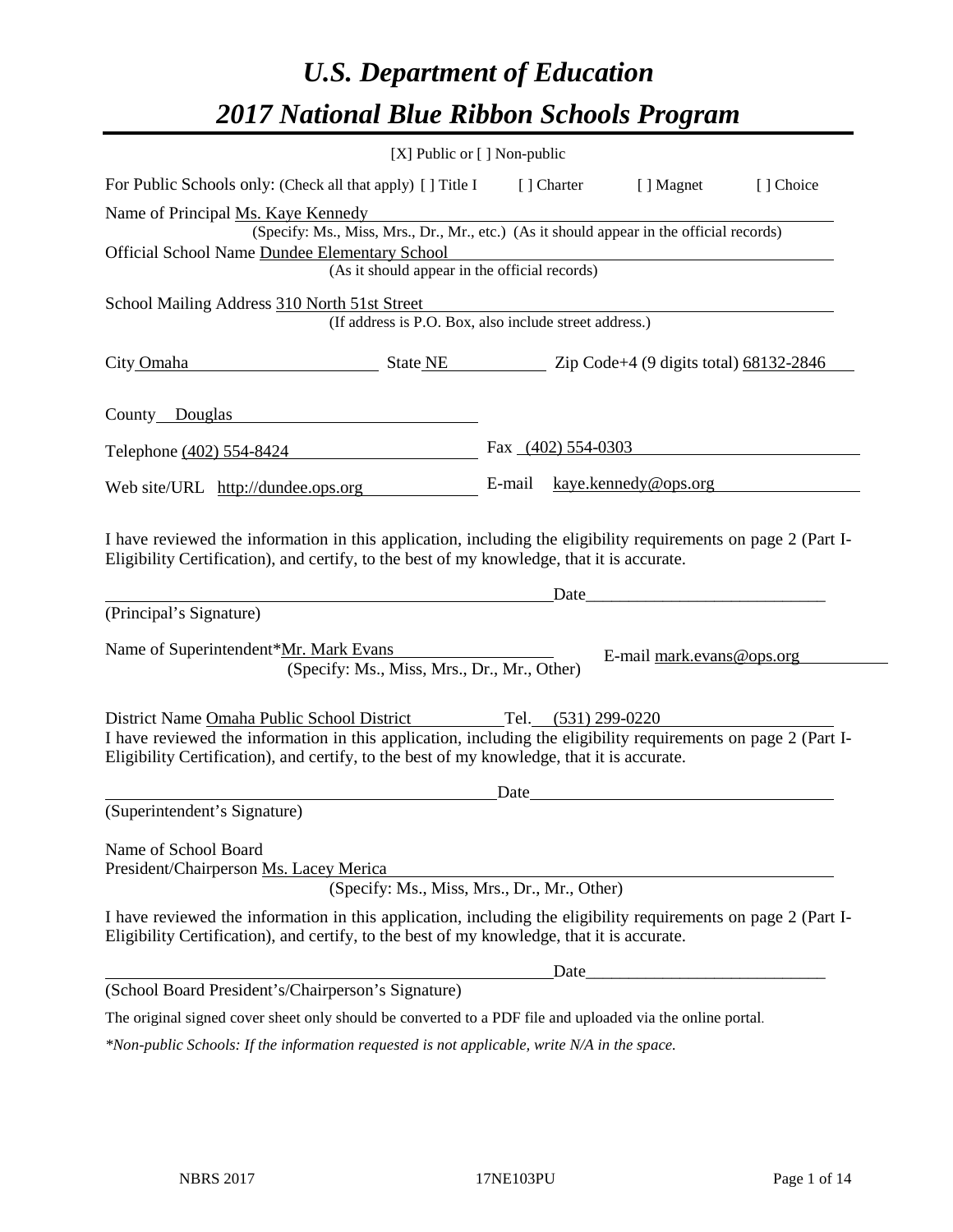The signatures on the first page of this application (cover page) certify that each of the statements below, concerning the school's eligibility and compliance with U.S. Department of Education and National Blue Ribbon Schools requirements, are true and correct.

- 1. The school configuration includes one or more of grades K-12. (Schools on the same campus with one principal, even a K-12 school, must apply as an entire school.)
- 2. All nominated public schools must meet the state's performance targets in reading (or English language arts) and mathematics and other academic indicators (i.e., attendance rate and graduation rate), for the all students group and all subgroups, including having participation rates of at least 95 percent using the most recent accountability results available for nomination.
- 3. To meet final eligibility, all nominated public schools must be certified by states prior to September 2017 in order to meet all eligibility requirements. Any status appeals must be resolved at least two weeks before the awards ceremony for the school to receive the award.
- 4. If the school includes grades 7 or higher, the school must have foreign language as a part of its curriculum.
- 5. The school has been in existence for five full years, that is, from at least September 2011 and each tested grade must have been part of the school for the past three years.
- 6. The nominated school has not received the National Blue Ribbon Schools award in the past five years: 2012, 2013, 2014, 2015, or 2016.
- 7. The nominated school has no history of testing irregularities, nor have charges of irregularities been brought against the school at the time of nomination. The U.S. Department of Education reserves the right to disqualify a school's application and/or rescind a school's award if irregularities are later discovered and proven by the state.
- 8. The nominated school has not been identified by the state as "persistently dangerous" within the last two years.
- 9. The nominated school or district is not refusing Office of Civil Rights (OCR) access to information necessary to investigate a civil rights complaint or to conduct a district-wide compliance review.
- 10. The OCR has not issued a violation letter of findings to the school district concluding that the nominated school or the district as a whole has violated one or more of the civil rights statutes. A violation letter of findings will not be considered outstanding if OCR has accepted a corrective action plan from the district to remedy the violation.
- 11. The U.S. Department of Justice does not have a pending suit alleging that the nominated school or the school district as a whole has violated one or more of the civil rights statutes or the Constitution's equal protection clause.
- 12. There are no findings of violations of the Individuals with Disabilities Education Act in a U.S. Department of Education monitoring report that apply to the school or school district in question; or if there are such findings, the state or district has corrected, or agreed to correct, the findings.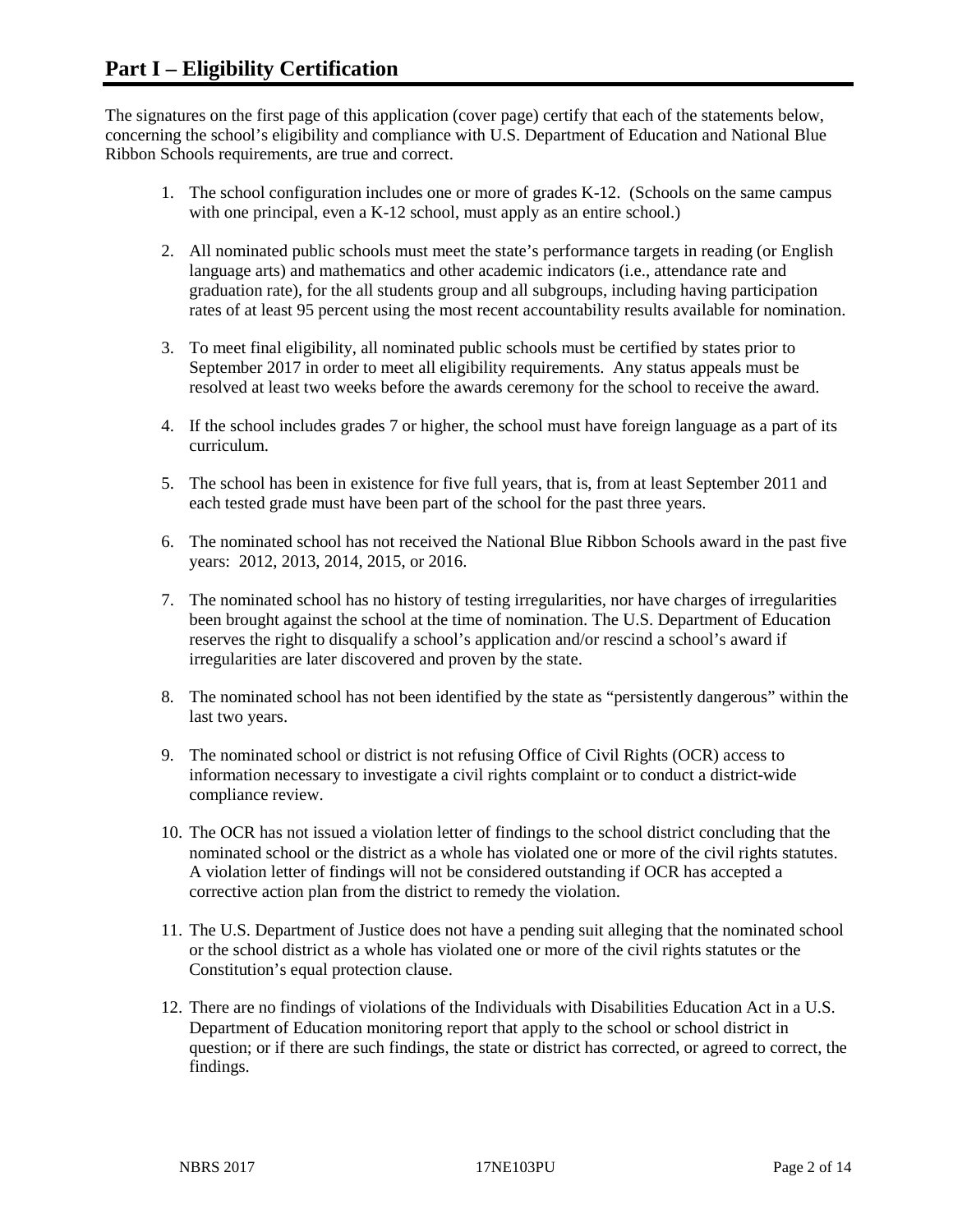# **PART II - DEMOGRAPHIC DATA**

#### **Data should be provided for the most recent school year (2016-2017) unless otherwise stated.**

#### **DISTRICT**

1. Number of schools in the district  $\qquad 63$  Elementary schools (includes K-8) (per district designation): 13 Middle/Junior high schools 8 High schools 2 K-12 schools

86 TOTAL

**SCHOOL** (To be completed by all schools)

2. Category that best describes the area where the school is located:

[X] Urban or large central city [ ] Suburban with characteristics typical of an urban area [ ] Suburban

- [ ] Small city or town in a rural area
- [ ] Rural
- 3. Number of students as of October 1, 2016 enrolled at each grade level or its equivalent in applying school:

| Grade                           | # of           | # of Females | <b>Grade Total</b> |
|---------------------------------|----------------|--------------|--------------------|
|                                 | <b>Males</b>   |              |                    |
| <b>PreK</b>                     | $\overline{2}$ | 0            | $\overline{2}$     |
| $\mathbf K$                     | 28             | 32           | 60                 |
| $\mathbf{1}$                    | 36             | 46           | 82                 |
| $\overline{2}$                  | 36             | 37           | 73                 |
| 3                               | 46             | 43           | 89                 |
| 4                               | 41             | 37           | 78                 |
| 5                               | 39             | 39           | 78                 |
| 6                               | 40             | 42           | 82                 |
| 7                               | $\theta$       | 0            | 0                  |
| 8                               | $\theta$       | $\theta$     | 0                  |
| 9                               | 0              | 0            | 0                  |
| 10                              | $\theta$       | 0            | 0                  |
| 11                              | 0              | 0            | 0                  |
| 12 or higher                    | 0              | 0            | $\theta$           |
| <b>Total</b><br><b>Students</b> | 268            | 276          | 544                |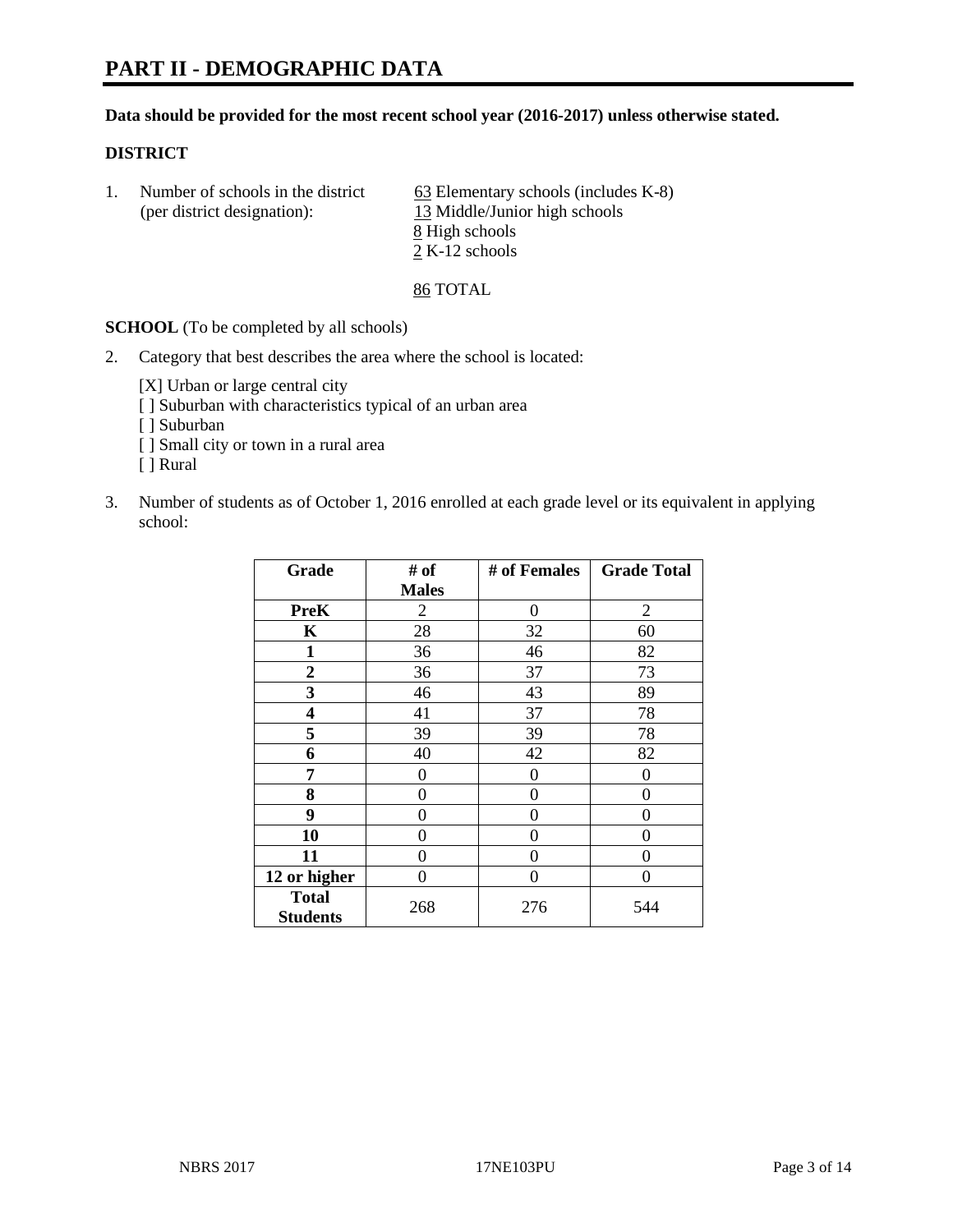the school: 6 % Asian

4. Racial/ethnic composition of  $\frac{2}{9}$ % American Indian or Alaska Native 8 % Black or African American 17 % Hispanic or Latino 1 % Native Hawaiian or Other Pacific Islander 56 % White 10 % Two or more races **100 % Total**

(Only these seven standard categories should be used to report the racial/ethnic composition of your school. The Final Guidance on Maintaining, Collecting, and Reporting Racial and Ethnic Data to the U.S. Department of Education published in the October 19, 2007 *Federal Register* provides definitions for each of the seven categories.)

5. Student turnover, or mobility rate, during the 2015 – 2016 school year: 14%

This rate should be calculated using the grid below. The answer to (6) is the mobility rate.

| <b>Steps For Determining Mobility Rate</b>    | Answer |  |
|-----------------------------------------------|--------|--|
| (1) Number of students who transferred to     |        |  |
| the school after October 1, 2015 until the    | 31     |  |
| end of the 2015-2016 school year              |        |  |
| (2) Number of students who transferred        |        |  |
| from the school after October 1, 2015 until   | 45     |  |
| the end of the 2015-2016 school year          |        |  |
| (3) Total of all transferred students [sum of | 76     |  |
| rows $(1)$ and $(2)$ ]                        |        |  |
| (4) Total number of students in the school as | 554    |  |
| of October 1, 2015                            |        |  |
| $(5)$ Total transferred students in row $(3)$ | 0.137  |  |
| divided by total students in row (4)          |        |  |
| $(6)$ Amount in row $(5)$ multiplied by 100   | 14     |  |

6. English Language Learners (ELL) in the school:  $10\%$ 

57 Total number ELL

Specify each non-English language represented in the school (separate languages by commas): Amharic, Arabic, Behgali, Burmese, Chin, German, Hindi, Japanese, Karen, Karenni, Nepali, Russian, Somali, Spanish, Vietnamese

| Students eligible for free/reduced-priced meals: | 49 % |
|--------------------------------------------------|------|
| Total number students who qualify:               | 268  |

8. Students receiving special education services: 23 % 127 Total number of students served

Indicate below the number of students with disabilities according to conditions designated in the Individuals with Disabilities Education Act. Do not add additional conditions. It is possible that students may be classified in more than one condition.

| 6 Autism                              | 0 Orthopedic Impairment                               |
|---------------------------------------|-------------------------------------------------------|
| 0 Deafness                            | 11 Other Health Impaired                              |
| 0 Deaf-Blindness                      | 23 Specific Learning Disability                       |
| 10 Emotional Disturbance              | 67 Speech or Language Impairment                      |
| 0 Hearing Impairment                  | 0 Traumatic Brain Injury                              |
| 0 Mental Retardation                  | $\underline{0}$ Visual Impairment Including Blindness |
| $\underline{0}$ Multiple Disabilities | 10 Developmentally Delayed                            |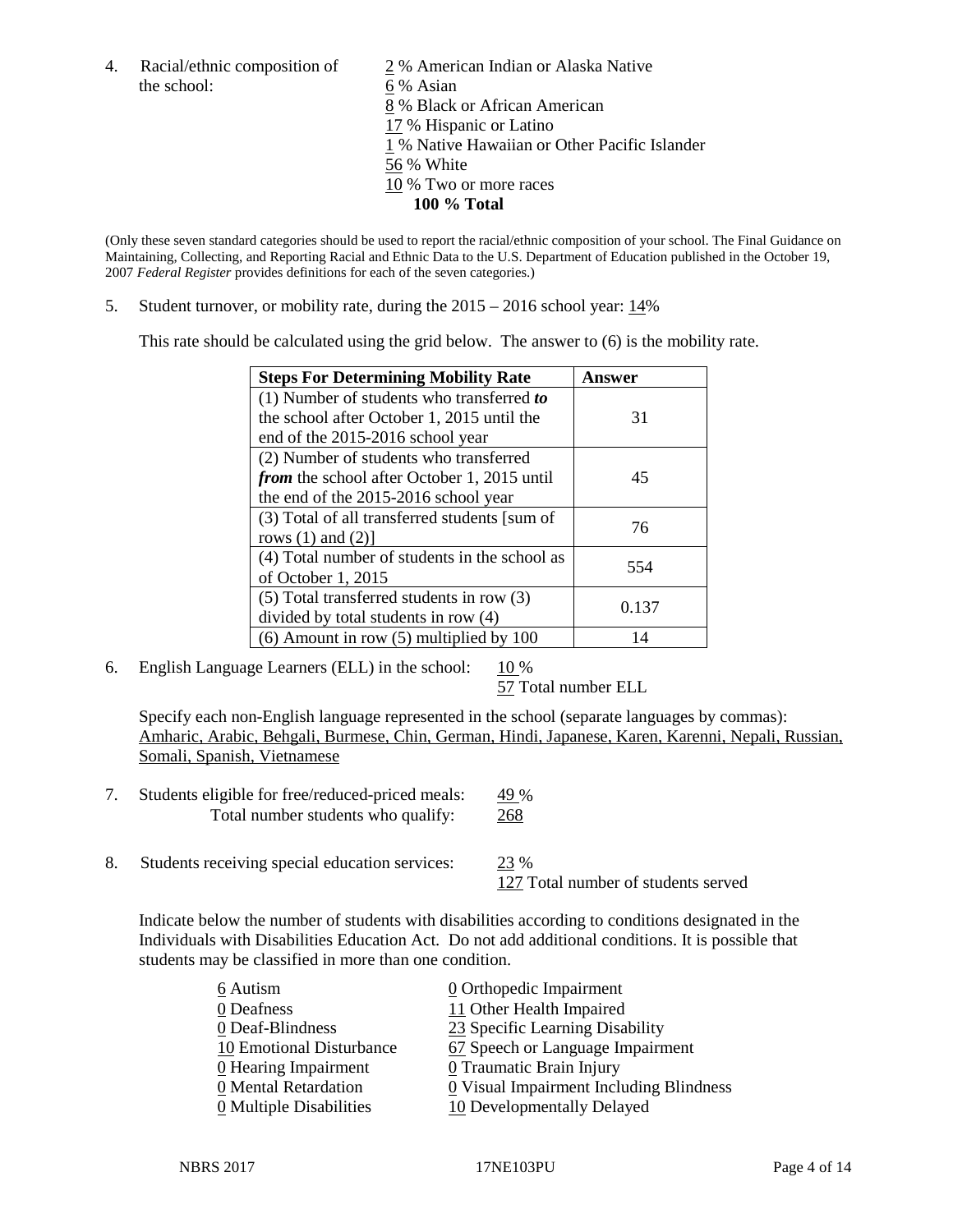- 9. Number of years the principal has been in her/his position at this school: 7
- 10. Use Full-Time Equivalents (FTEs), rounded to nearest whole numeral, to indicate the number of school staff in each of the categories below:

|                                        | <b>Number of Staff</b> |
|----------------------------------------|------------------------|
| Administrators                         |                        |
| Classroom teachers including those     |                        |
| teaching high school specialty         | 23                     |
| subjects                               |                        |
| Resource teachers/specialists/coaches  |                        |
| e.g., reading, math, science, special  | 9                      |
| education, enrichment, technology,     |                        |
| art, music, physical education, etc.   |                        |
| Paraprofessionals under the            |                        |
| supervision of a licensed professional | 9                      |
| supporting single, group, or classroom |                        |
| students.                              |                        |
| Student support personnel              |                        |
| e.g., guidance counselors, behavior    |                        |
| interventionists, mental/physical      |                        |
| health service providers,              | 7                      |
| psychologists, family engagement       |                        |
| liaisons, career/college attainment    |                        |
| coaches, etc.                          |                        |

- 11. Average student-classroom teacher ratio, that is, the number of students in the school divided by the FTE of classroom teachers, e.g., 22:1 27:1
- 12. Show daily student attendance rates. Only high schools need to supply yearly graduation rates.

| <b>Required Information</b> | 2015-2016 | 2014-2015 | 2013-2014 | 2012-2013 |     |
|-----------------------------|-----------|-----------|-----------|-----------|-----|
| Daily student attendance    | 95%       | 95%       | 95%       | 95%       | 96% |
| High school graduation rate | 0%        | 0%        | 0%        | 9%        | 0%  |

#### 13. **For high schools only, that is, schools ending in grade 12 or higher.**

Show percentages to indicate the post-secondary status of students who graduated in Spring 2016.

| <b>Post-Secondary Status</b>                  |    |
|-----------------------------------------------|----|
| Graduating class size                         |    |
| Enrolled in a 4-year college or university    | 0% |
| Enrolled in a community college               | 0% |
| Enrolled in career/technical training program | 0% |
| Found employment                              | 0% |
| Joined the military or other public service   | 0% |
| )ther                                         |    |

14. Indicate whether your school has previously received a National Blue Ribbon Schools award. Yes X No

If yes, select the year in which your school received the award. 2004

15. In a couple of sentences, provide the school's mission or vision statement.

\*Educate all students to their maximum academic & social potential \*Provide an intentionally inviting environment focused on cultural diversity \*Promote parental and community involvement

16. **For public schools only**, if the school is a magnet, charter, or choice school, explain how students are chosen to attend.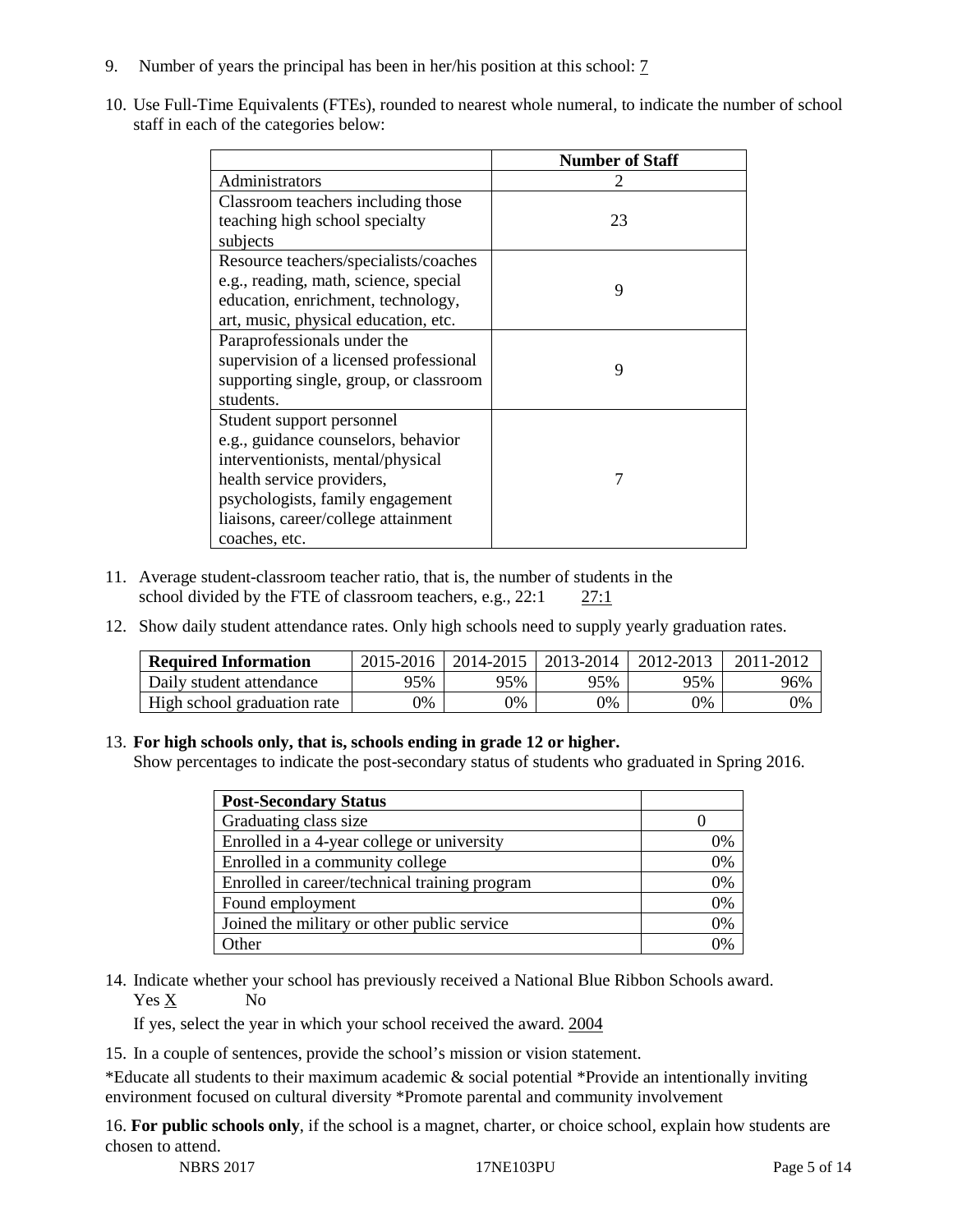# **PART III – SUMMARY**

Dundee Elementary has a rich history of academic excellence and strong community involvement. In May 2014, the school celebrated 110 years of teaching and learning in Omaha, Nebraska.

The Dundee Elementary School mission is to 1) Educate all students to their maximum academic and social potential; 2) Provide an intentionally inviting, safe environment, focusing on the strengths of cultural diversity; 3) Develop respect, responsibility and resourcefulness; and 4) Promote parental and community involvement.

Dundee serves a diverse student body in kindergarten through sixth grade. The special education, gifted and talented, English Language Learners, Behavioral Skills Programs, and the services of our school counselor are some of the programs that supplement and support the regular classroom instruction. An extremely active parent-teacher organization and community business partners collaborate to provide the expertise and material resources that support and enhance the learning opportunities for students. Dundee Elementary's minority population has increased by 31% since 2001. Dundee looks at this type of change as an opportunity to have a diverse student population. Dundee is also one of ten schools in the district to have a behavioral skills special education program. There is a primary and intermediate program at Dundee which serves around 15 students with significant behavior disabilities. Parent and community volunteers and mentors play an important role in supporting the activities of the school as well. Parents participate in a wide range of roles: room parents, extra supervision on field trips, book fair coordinators, materials preparation for teachers, and running small group instructional practice. Dundee Elementary's parent-teacher organization has developed and sponsored a number of after-school opportunities that include science club, robotics club, chess club, garden club, word nerds club, sports club, foreign language club, and coding club. Evening family events provide a time for parents to enjoy learning with their children. Yearly events include Welcome Back to School Night, Curriculum Night, Open House, Reading Night, Science Fair, Craft Night and the Sock Hop.

The success of Dundee students is due in large part to the quality of relationships among adults at the school. Teachers and support staff are joined in the shared vision of providing the best possible educational setting for each child. Skilled, committed teachers believe in the potential of their students. It is recognized that individual students have individual needs. The school leadership philosophy is based on the belief that all students can be successful when high expectations are kept and support is provided not only in academic areas but also in the social emotional areas. Reflective practices among teachers result in fine tuning and modifying instructional practices to follow research-supported best practices that meet the instructional needs of the students. All teachers at Dundee participate in school-embedded professional development. In the past two years, Dundee administration has implemented professional development that is specifically geared to each teacher's needs and curricula area. For example, our math teachers have had two years of math professional development such as Math Talk and Math Engagement and our specialist teachers and support staff have received quality professional development in the area of increasing student engagement and brain development. Many staff members are currently pursuing advanced degrees.

Winning the National Blue Ribbon award in 2004 has been an amazing honor. Dundee Elementary prides itself on winning this prestigious award by flying our Blue Ribbon Award banner, buying every single child at Dundee a Blue Ribbon t-shirt, and buying staff members a Blue Ribbon jacket that staff continue to wear proudly in the winter months. Pride is still evident in the building many years later after winning the National Blue Ribbon award.

Providing a safe, secure and disciplined environment for learning is the goal behind the school's character development program. The character pillars of Citizenship, Trustworthiness, Respect, Responsibility, Fairness, and Caring are taught, practiced and celebrated. Staff, students and parents are proud of the tradition of excellence at Dundee Elementary School. True to its mission, Dundee School fosters an "intentionally inviting" environment where every child can learn and develop to his or her greatest potential.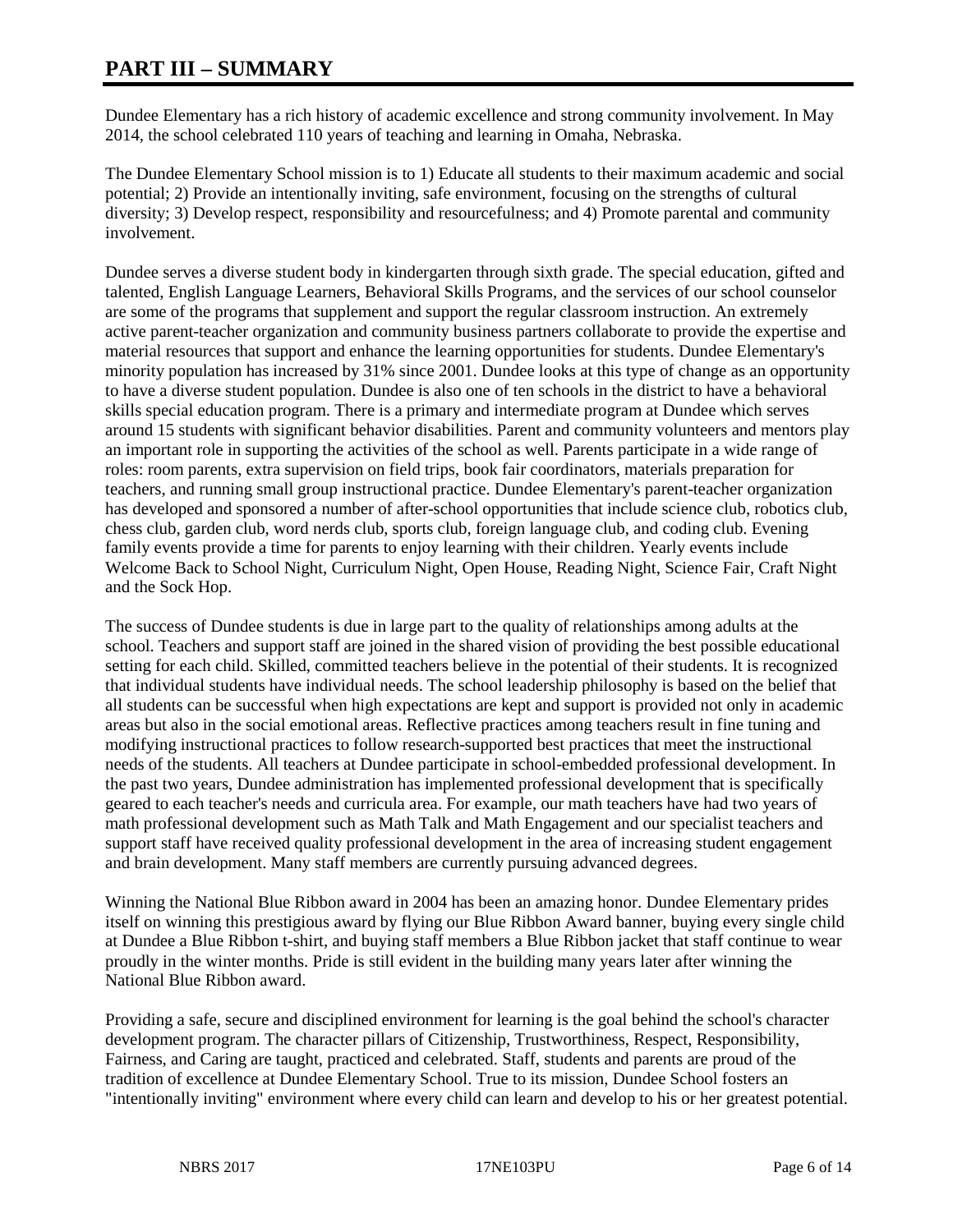## **1. Core Curriculum:**

The curriculum for elementary students in the Omaha Pubic Schools (OPS) aligns with national and state standards. Learning objectives are written as content standards in mathematics, reading, language arts, science, social studies, art, music, physical education, and library media. Grade-level expectations follow curriculum strands from kindergarten through sixth grade. Teachers and administrators monitor student progress toward mastery of the content standards through both formative and summative assessments.

The goal of the reading curriculum is to develop lifelong readers who have an appreciation and love of reading. At Dundee the curriculum that is used is StoryTown and Journeys. Students are taught how to apply skills and strategies to become active, purposeful, thoughtful, and competent readers, writers, listeners, and speakers. Students are prepared to participate as literate, contributing members in a global society with foundational skills and strategies in reading, writing, listening, and speaking. A variety of materials, such as guided level readers, Leveled Learning Instruction, and word work and instructional strategies, such as the Daily 5, are used to supplement the reading basal in order to meet the diverse learning needs of the students. Reading instruction includes phonics and word analysis, fluency, comprehension, vocabulary development and written language skills. Students are assessed at the beginning of the year to determine the appropriate placement for instruction. Struggling students receive instruction at their level with the goal of reaching proficiency on grade level standards. Support includes smaller class sizes, and additional teacher support and instruction focused on their needs. Students who are performing above the grade level standard receive instruction that challenges their already proficient skills. Believing in a strong reading and writing connection leads to many reading activities that include expression through written language. As students write, they are also improving reading skills. Informal assessments continually monitor student progress. Data is collected quarterly for every student on fluency rate, writing proficiency, progress on acuity tests, and comprehension proficiency. Data is analyzed and discussed with student progress in mind. Plans are made to support students who continue to have difficulties. These plans include opportunities for parental support.

Through skillfully executed instruction in computation and problem solving, all students work toward proficiency in mathematics. The Dundee Elementary mathematics curriculum is aligned with the Nebraska Mathematics Standards and is supported by rigorous instructional practices as detailed in the OPS Action Plan for Student Achievement. The curriculum is balanced with curricular content and instructional approaches. These approaches include the use of the concrete to pictorial to abstract method to teach multiple representations of the math skills/concepts and literacy/language rich math classrooms where students talk and write about math to deepen their conceptual understanding. The adopted elementary mathematics resource is GO Math! Mathematics content standards build on each other with a progressive scope and sequence through the grade levels. For example, first graders are expected to identify fractional parts; second graders show understanding of fractional parts; third graders compare fractional parts and fourth, fifth and sixth graders use estimation and the four main operations to solve problems with fractions. When introducing a new concept, instruction and practice moves from a concrete model to the representation of the problem using standard math symbols. Math manipulatives help students visualize a new concept. Students are able to see a model of the problem. As their understanding increases, students can work with the concept using numbers and other math symbols without the aid of the concrete model. Kindergarten, first, and second graders practice proficiency in basic addition and subtraction skills. In third grade, multiplication and division facts are introduced. Fourth, fifth and sixth grade students are expected to be able to demonstrate proficiency using all four operations. Students practice a variety of problem solving skills. Strategies are taught to help students identify the problem and think through to the solution. Informal assessments continually monitor the progress of students. Data is collected quarterly on each student to monitor mastery of basic facts and progress on Acuity math assessments. When students experience difficulty with grade level math concepts, extra support is given through smaller class sizes and additional teacher support. Students who have mastered grade level concepts are challenged with increasingly difficult math situations. Whenever possible, math skills are practiced across the curriculum and applied to every-day situations.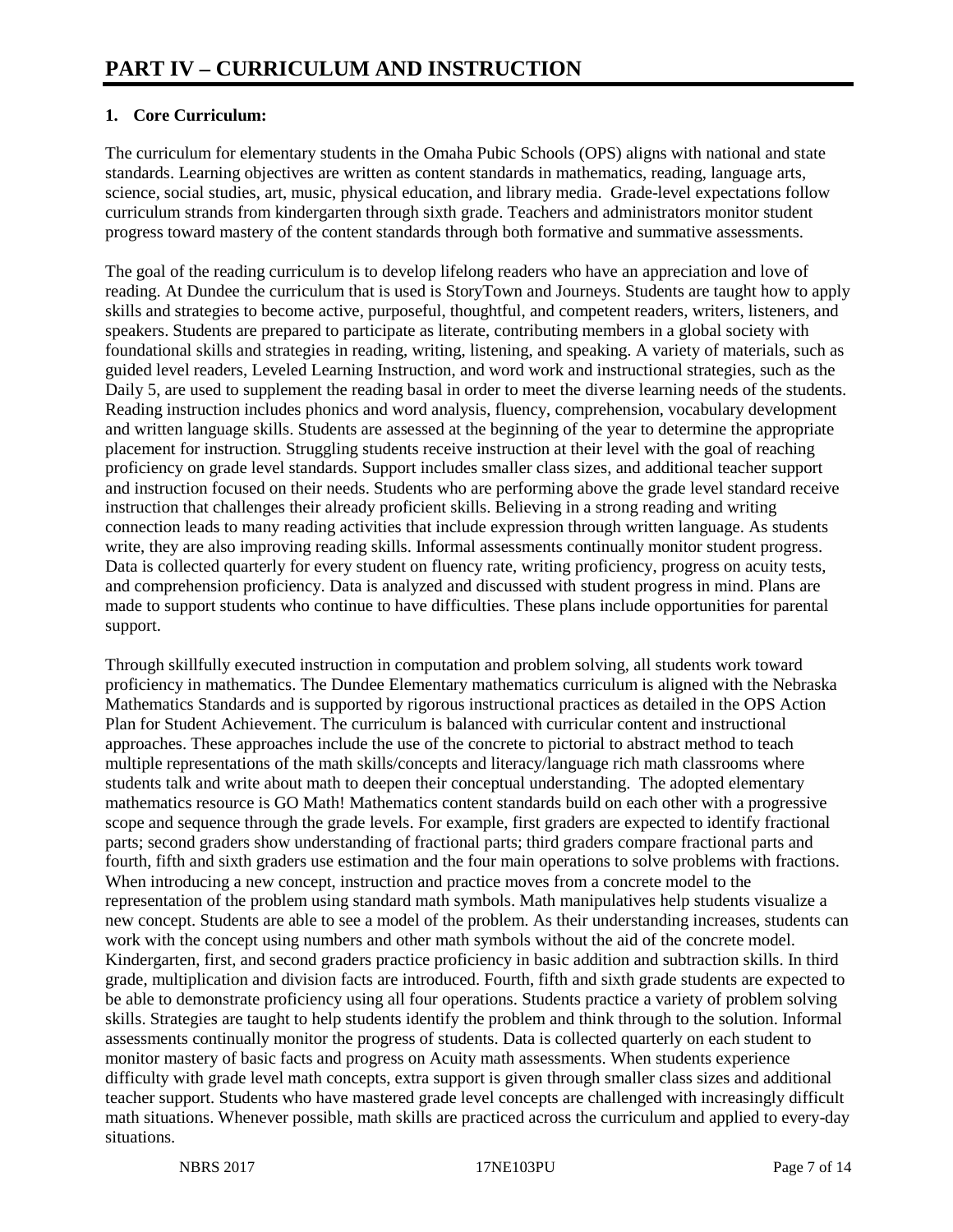The science curriculum includes a content standard for inquiry and a content standard for science process skills at each grade level. Each grade level also has a content standards for physical science, earth science, and life science. Inquiry experiences where students ask questions and make discoveries are the basis of the curriculum. At Dundee, science is an interactive process consistent with the nature of science and reflective of scientific values. Science education provides all students with the opportunity to become scientifically literate. Using the knowledge and understanding of scientific inquiry, concepts and processes, students are able to make decisions and take action today and in the future.

Students experience an ever-widening spiral in the social studies curriculum. In kindergarten, the circle is small with a focus on self and family. Each successive year, the circle expands as the curriculum moves through the school, neighborhood, city, state, country, and western hemisphere. Through this progression, students begin to see their place as productive citizens of the United States and begin to understand their connection to the world.

At Dundee, it is understood that student engagement happens as a result of a teacher's careful planning and execution of specific strategies. Robert Marzano's book "The Highly Engaged Classroom" text provides indepth understanding of how to generate high levels of student attention and engagement. Using the suggestions in this book, every teacher has created a classroom environment where engagement is the norm, not the exception. Research has shown that providing choices to students of all age levels often increases their intrinsic motivation. Choice in the classroom at Dundee has helped increase student effort, task performance, and subsequent learning.

The strands of the entire curriculum taught with our engagement strategies provide a balanced course that results in capable students ready to move on to the next level of learning.

#### **2. Other Curriculum Areas:**

The curriculum for elementary students in the Omaha Public School aligns with national and state standards. Students receive weekly instruction from teachers specializing in art, music, physical education and library. Content standards are the basis of instruction in each area. Art curriculum through the grades revolves around five content standards: aesthetics, human diversity, art history, production, and criticism. The music curriculum includes experiences in vocal technique, melodic and rhythmic patterns, performance with pitched and unpitched instruments, and identification of symbols and musical language. Physical education standards focus on providing students with developmentally appropriate learning opportunities with meaningful content and instruction. All students are given the opportunity to develop health-related fitness, physical competence, cognitive understanding, and positive attitudes about physical activities that promote a healthy and physically fit lifestyle.

As part of our basic instructional program for elementary pupils, the Omaha Public Schools provides instrumental music instruction for intermediate pupils in each elementary building. Instruction in instrumental music education begins in the elementary level and continues through high school.

Beginning in 2002, Omaha Public Schools aligned its Art Standards, Kindergarten through Twelfth Grade to National Art Education Goals. In the summer of 2010, the art curriculum committee of Omaha Public Schools revised and reformatted the art curriculum. In the summer of 2012, final changes were made to our curriculum. Each grade level is organized with an aesthetic idea as the focus standard. Each grade level curriculum is organized around the following four general standards. The art curriculum focus on the production of art by using various art media, techniques and processes to teach students to communicate their ideas. It also focuses on the history and culture of art by having students reflect on the aesthetic issues of art in relation to history and culture. Students analyze art characteristics and merits of a work of art in class. Students are given opportunities to explore ways that art is connected to other things that they learn about in our curriculum. In OPS, our art curriculum is based on carefully planned and sequenced learning goals. We often hear the comment that these goals are quite ambitious for young students. Indeed they are! The Omaha Public School District has invested resources and time in developing an award-winning curriculum and a staff of art specialists who are committed to helping every student achieve every goal. For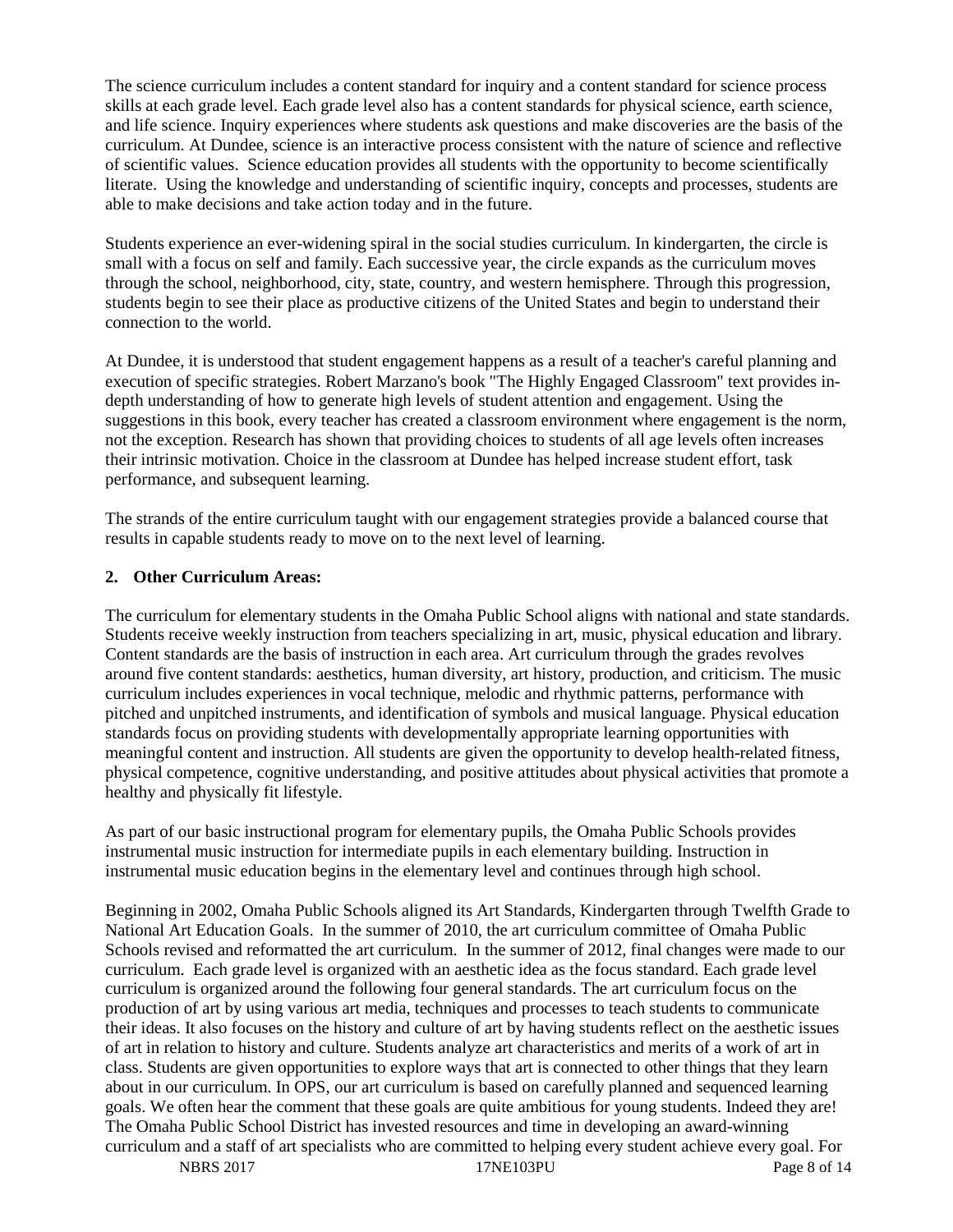students with special needs, we have worked with special education teachers to incorporate these goals into lessons that fit different developmental levels. Aesthetic awareness and understanding are the foundation of the K-6 art curriculum. Specific learning content is sequential and detailed at each grade level around varied themes. Art is integrated with varying subjects in each grade level as well.

Human Growth and Development provides students with decision-making skills about situations often faced in real life. Students discuss age appropriate topics related to self-identity, goal setting, growth and development, healthy relationships, communication, bullying, media influences, abstinence, sexuality, reproduction, reproductive options, LGBTQ, drug and alcohol abuse, sexual abuse, and sexually transmitted diseases.

This year, Dundee Elementary was common sense certified. A Common Sense Certified School is dedicated to teaching digital citizenship to young people and engaging parents using Common Sense Education materials. Certified Schools can work with students in any grade, from kindergarten through 12th. Any interested school, after-school program, library, or other institution working with children and youth is eligible to apply. By earning recognition as a Certified School, administrators and educators are taking the necessary steps to equip students with the skills they need to be responsible online. Dundee has a specific technology curriculum and standards. The standards focus around learning the basic operations and concepts of technology, societal issues with technology, and how to make informed decisions when using technology resources. Students are taught how to develop strategies for solving problems in the real world. Dundee is proud of the certification of the Common Sense Media.

#### **3. Instructional Methods, Interventions, and Assessments:**

To meet the educational needs of over five hundred students, a variety of instructional methods are necessary. Every year the structure of the delivery of instruction looks a little different because every year the needs of the students may be different. Based on the data, knowledge of our students from working with them the previous year, and consideration of the needs of students new to Dundee each year, we look at the big picture and begin to create an instructional plan. Every year the goal is the same: lead students toward mastery of the content standards. The path we take toward that mastery is varied.

Many grade levels have found success with performance based groups and departmentalization for reading, writing, math and science. The groups are based on formal and informal assessments. Group placement remains fluid throughout the year. Performance based groups have allowed us to have smaller class sizes for students who are struggling and concentrate additional teacher support for those students. Students who have demonstrated mastery of grade level content standards are able to participate in instruction that continues to engage and challenge their learning. Special Education and English Language Learner teachers often are in co-teaching and multi-age situations with regular education classroom teachers to maximize the learning potential of the student. Continual movement of student progress helps keep instruction focused on individual student needs. When a student experiences difficulty, a plan is discussed to support the learner. Often the plan includes a component of responsibility for the parent and student as well as the school.

When students continue to have difficulty, additional time for instruction is sometimes needed. Before and after school instruction is seen as an additional support-not as a punishment. Teachers volunteer to spend one hour twice a week (sometimes more) to reinforce basic skills that may be lacking. Students frequently thrive with the extra attention after school support can provide. Multiple instructional methods work together to support student learning.

With proficiency as the goal, all conversation about the school performance are based on data. Bi-monthly grade level meetings revolve around topics of student achievement. Formative data (informal data from classroom observations and daily work) collected by classroom teachers and summative data compiled by the district is used to guide the discussion. Not only is achievement discussed in scheduled meeting times, teachers often meet informally to collaborate on ways to improve particular skills.

Data folders containing information about each of their students are kept by all teachers. Data from formative assessments is used to monitor and modify instruction with a focus toward mastery of content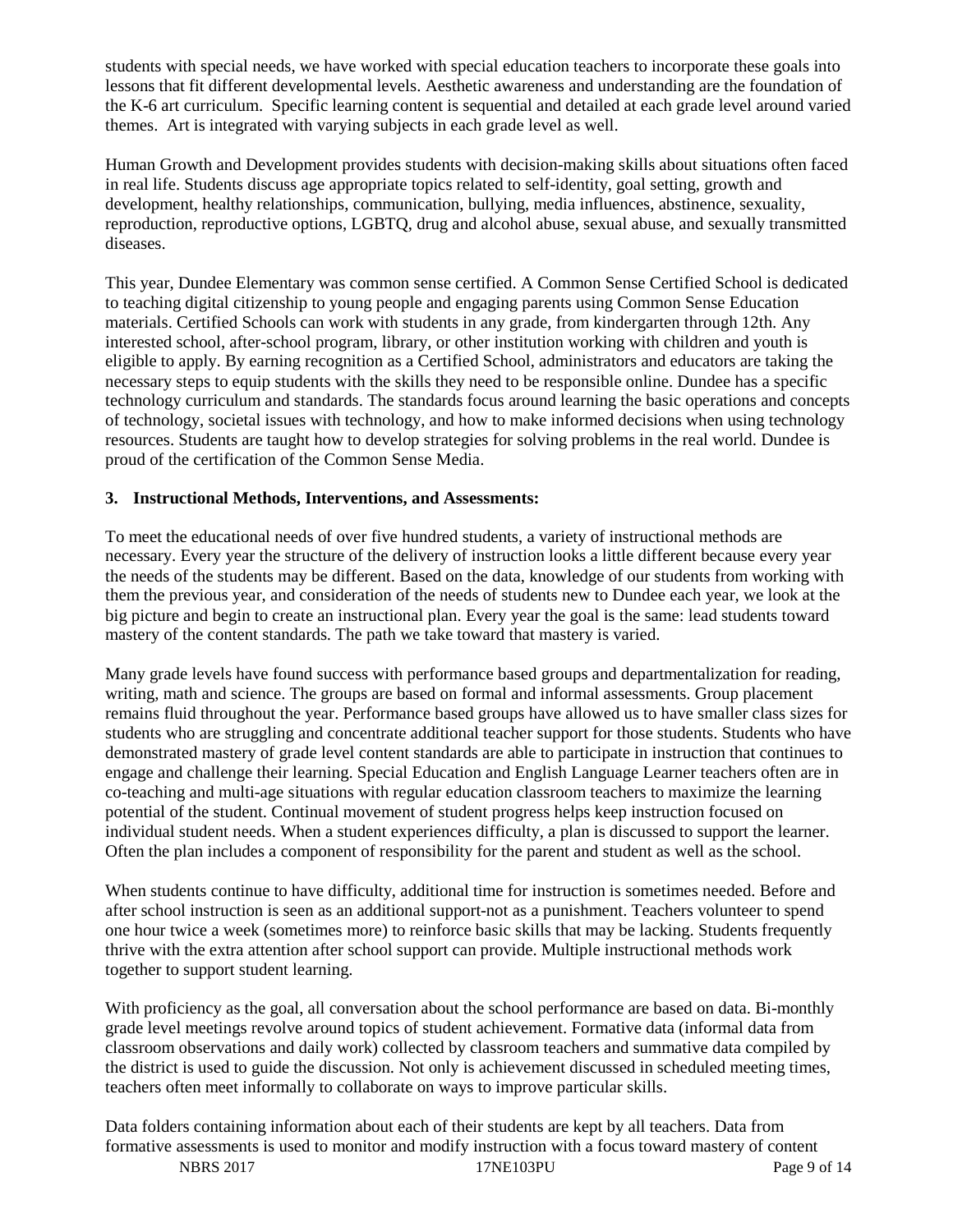standards. Re-teaching and extension activities are planned according to the needs of the students. The cycle of test, teach, test, reteach/extend, test continues throughout the year. As individual students continue to have difficulties, teachers meet to brainstorm additional support for the student. Activities and projects that stretch students beyond the knowledge and comprehension levels into analysis and synthesis of thought are planned for students who have mastered the basic skills of the content standards.

In addition to the assessment information in the data folders, administrators record grades from mid-term reports and quarterly standards-based report cards. The information helps provide an overall picture of student progress. Discussions are held about the progress of groups as well as individual students. By responding to the needs of our students with focused research-based instruction, Dundee Elementary has maintained a high level of achievement.

School Improvement Planning is the systemic process for school improvement at Dundee. It ensures continuous school improvement through analysis, action planning, professional development, implementation, monitoring and adjusting. The process is a cycle of predictable, repeatable steps to support schools in school improvement efforts. The School Improvement Planning process is a method in which schools meet the requirements of Rule 10, Nebraska Department of Education and our regional accrediting agency, the North Central Association Commission on Accreditation and School Improvement. Building data provided by the district is used in analyzing trends. By keeping in mind the instructional needs of students at all levels, both short and long term components are in place for continued school improvement.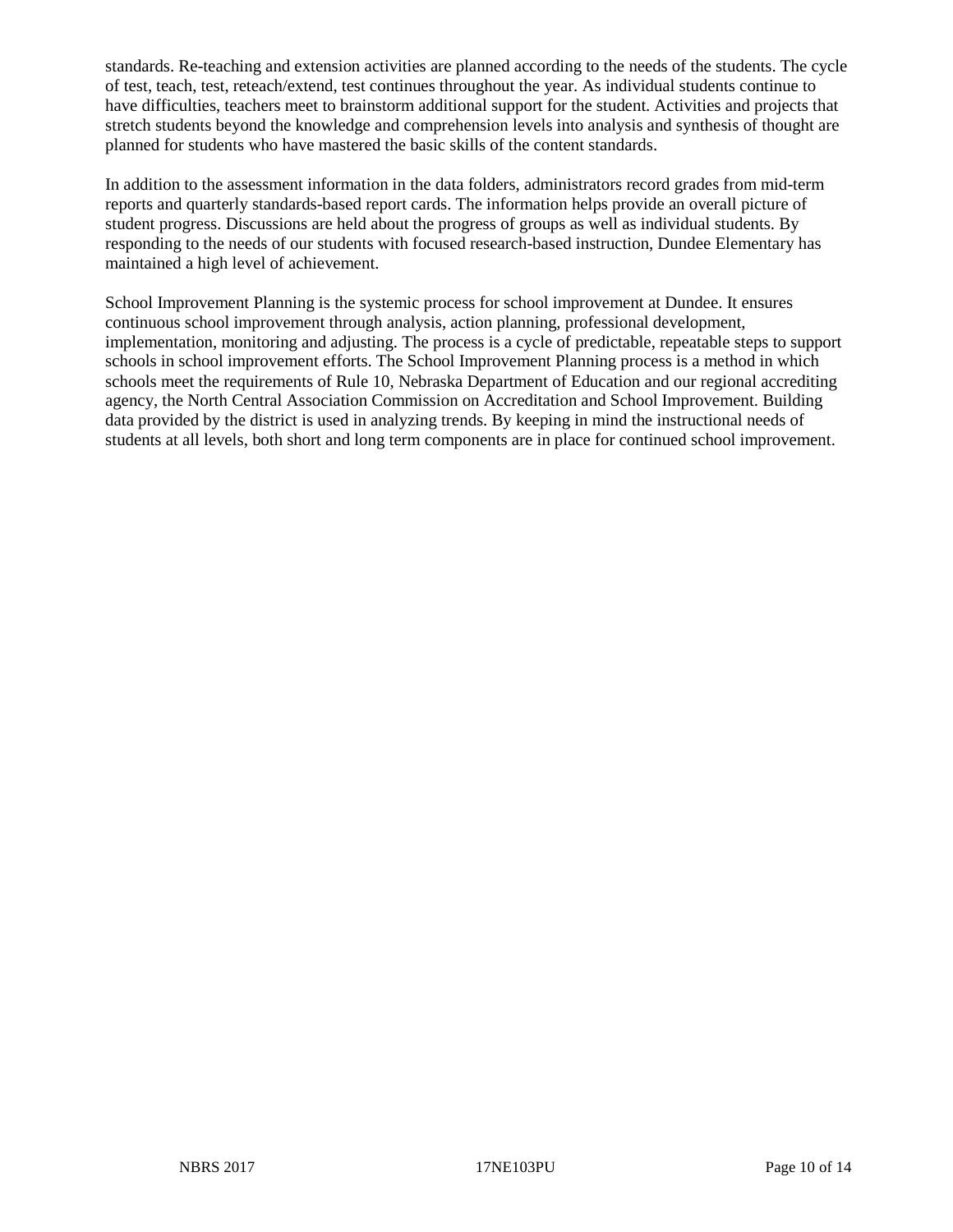## **1. School Climate/Culture:**

The spirit of collegiality among schools benefits everyone. District principal meetings provide a forum for sharing ideas. Professional learning groups of principals meet for support and collaboration. Instructional Facilitators also meet once a month to discuss critical student achievement issues and to share best practice ideas. Instructional facilitators network among themselves to ask questions and gather ideas about successful strategies being implemented in other buildings.

Dundee staff members have made formal presentations to district groups and local and state conferences on numerous occasions. The presentation topics range from differentiated instruction to long-range planning to multi-age grouping for reading instruction.

Dundee Elementary teachers have been able to participate in projects that benefit the district. Teachers have produced detailed lesson plans for subjects that have served as model across the district. Teachers across the district have come to Dundee on multiple occasions to observe our teachers implement strategies and behavior plans. At Dundee, staff members engage students and motivate students by constantly looking at data that is collected on assignments and assessment. Students are given the data and teacher's goal set with each student and set up contracts of specific steps on how they can improve. This process is completed in academic areas and social emotional areas, if needed. Parents sign contracts and they are returned to school. Dundee strives on providing students with a positive environment that supports academic, social and emotional growth. Students are nominated throughout the year to participate in activities such as a student led student council, safety patrol, peer tutors, peer mentors, student of distinction squad members, classroom leaders, and buddies. Each quarter every student at Dundee participates in a celebration. The main purpose of this celebration that is stated to students is to celebrate that they are a student at Dundee. Staff members are treated with respect and integrity at Dundee. Staff believe that students will mimic how they see adults treating each other with their peers. Dundee staff work together during common plan times and motivate each other with new ideas and new research based strategies.

Dundee Elementary teachers have also developed lessons to support the teaching of the Character Pillars for our Life Skills program, Character Counts. Each month a character trait is focused on; and a student is nominated by their teacher and peers to win the Student of Distinction Award. An all school assembly is then held and students are presented with their award. A picture is taken of each student and the whole group which is then displayed on social media, our monthly all school newsletter and throughout the building on televisions after they are made into iMovies. Students, staff, parents, and community members enjoy seeing this positive activity displayed each month. Each grade level received lessons for teaching the virtue behind each pillar. Literature was used to support the teaching in many lessons. Binders of these lessons are now available to schools across the district. The process of sharing benefits everyone; ideas are refined; professional learning continues; teachers are validated for their efforts, and enthusiasm for teaching is maintained.

## **2. Engaging Families and Community:**

Communication is key at Dundee. It is important that all parties understand the goals and successes of the school. Parents are always welcome visitors at school. As a group, parent receive information about school performances on curriculum night. Teachers present the curriculum expectations at each grade level to parents. Parents are kept informed about school performance at monthly Parent Teacher Organization meetings.

Mid-term reports and report cards are sent home a total of eight times during the school year. Parents receive information about their child's academic performance at report card conferences twice a year and, if necessary, at additional scheduled meetings. For students who are experiencing difficulty with grade level standards, additional meetings are held to keep parents current on their child's progress. Weekly "Wednesday Folders" are sent home with samples of student work, important announcements, and school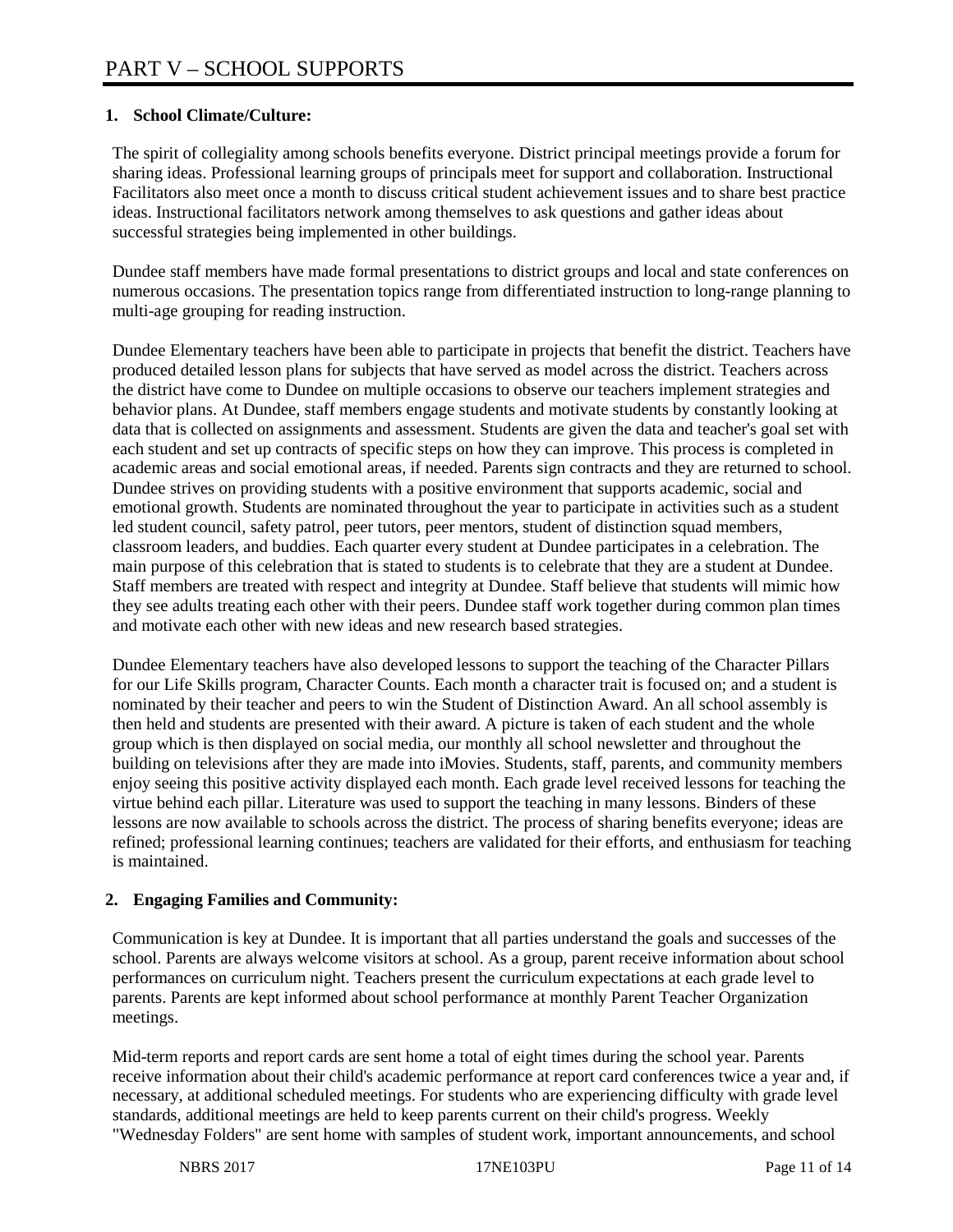news. A small percentage of students benefit from daily reporting to parents, often through a school-tohome notebook. Parents are viewed as critical components in the student's success. Communication is essential.

Students receive frequent feedback regarding their academic progress. Students set learning goals and work to achieve them. A specific example would be reading fluency. Students are aware of the grade-level fluency goal. Students know their current fluency score. Students make a specific weekly goal to improve fluency. At the end of the week, progress toward the goal is assessed. Students continue to set incremental goals on the way to reaching fluency.

Students receive feedback through report cards. Teachers go over the report card with each student individually to celebrate areas of success and discuss ways to improve areas of concern. Students begin to understand their role in taking ownership of their learning.

School performance data is shared with the community through the local newspaper, parent teacher organization meetings, and other media sources. Teachers are prepared to respond to community questions and educational issues that may be covered by the media. School performance data is also shared with the community through the Nebraska Department of Education website at http://www.nde.state.ne.us/.

#### **3. Professional Development:**

The most reliable way to improve student achievement is to improve the quality of the teachers who are delivering the instruction. The best scenario for assuring student success has two components: relationships where teachers are able to communicate their belief in the ability to their students to succeed, and teachers who are equipped with knowledge and experience in using research based best practices to deliver instruction.

Based on those two components, Dundee teachers participate in a range of professional development opportunities. Teacher attendance at local and regional conferences is supported by the school budget. Conference attendance is available to every teacher. Teachers are encouraged to attend conferences that offer topics of concern and personal interest. Conference topics in the past year included: leveled literacy training, writing instruction, music in the classroom, engagement strategies, behavior management strategies, guided reading, and scientific inquiry. Teachers often attend conferences in grade-level groups on weekends. New ideas and strategies learned at conferences are shared with the rest of the staff as teachers give mini presentations about what they learned at the conference.

In addition to attending conferences, Dundee teachers participate in professional development at the building level. Over the past few years, Dundee has implemented professional development that specifically pertains to the subject area that the teacher teaches. Over the past three years, we have had professional development groups focus on engagement, reading and writing, and math strategies. Teachers are able to implement the strategies learned at these sessions immediately within their classroom the next day. Teachers within their professional development groups then observe one another to learn from each other as well as offer advice on how a specific targeted strategy can be implemented better. All staff members play an active role in the staff development sessions. The best instructional method is the combination of methods that connects with the student and results in academic success. Continuing professional development keeps teachers engaged in learning and excited about refining their skills.

## **4. School Leadership:**

School improvements rely heavily on the quality of the leader of the building. At Dundee Elementary School, the principal is respected because of her integrity. An Instructional Leadership Team (ILT) has been created to ensure that each staff member is given a voice in key decisions. This year the team consisted of the art teacher, a kindergarten teacher, assistant principal, principal, a sixth grade teacher, a third grade teacher and a fifth grade teacher. The team has made and implemented many different types of professional development and moral boosting activities with our staff. Our principal and team are committed to the success of every student. The team members are leaders in supporting families and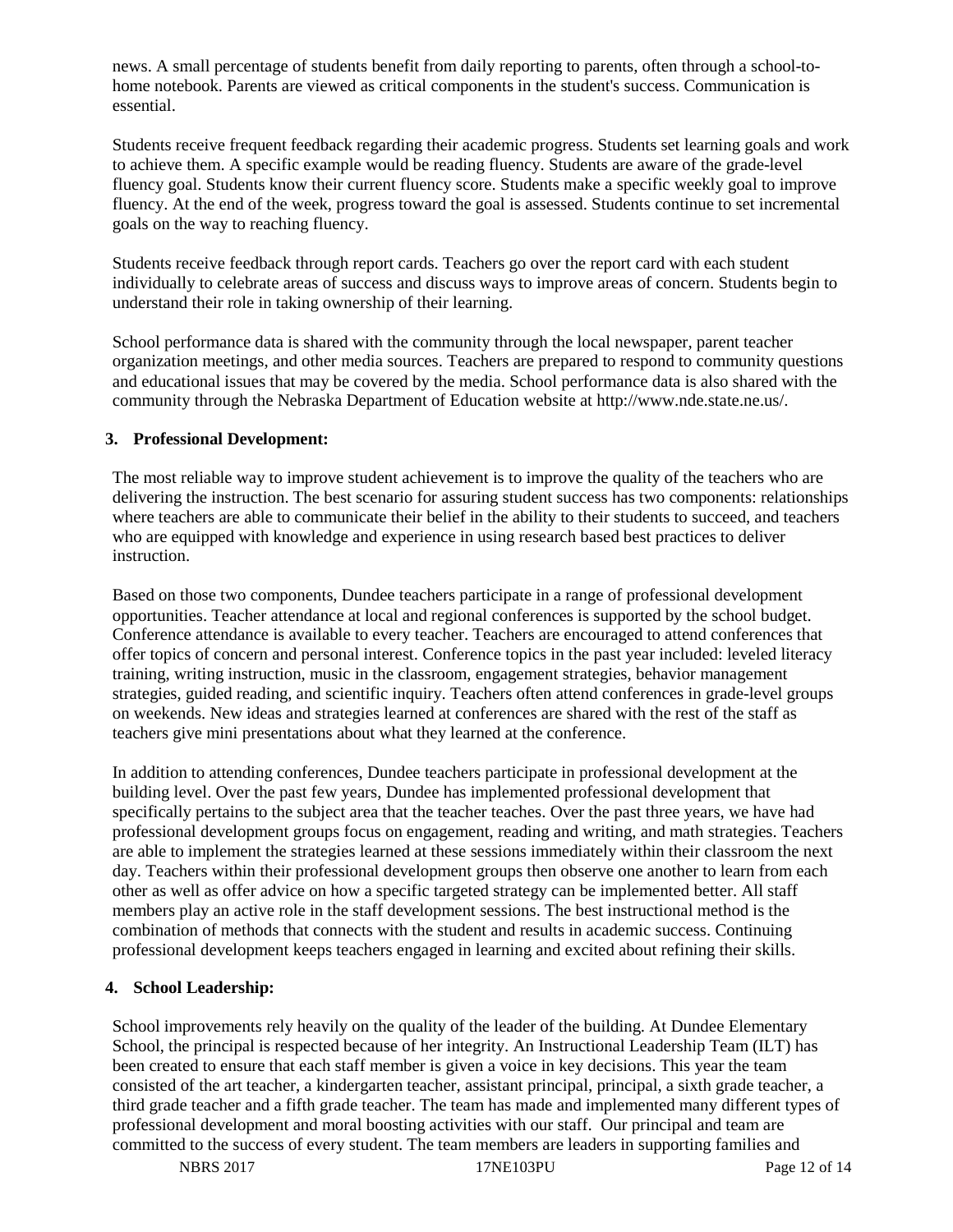collaborating with staff to ensure that each child reaches their highest potential. They are innovative, compassionate, and respected. They are constantly asking staff, "What can we do together to improve our school, our classrooms, and our students' learning?" When it comes to individual students, staff are encouraged to ask not, "How can I stop this student from causing so many problems?" but rather, "What can I do to help this student overcome his or her difficulties?" The focus is always on the students and how we, as dedicated professionals, can work together to make a difference in their lives. The entire team of staff members at Dundee Elementary are strong leaders in the community as well. They attend students' basketball games, and summer baseball games, area concerts of current and former students.

Our principal understands the strengths and needs of our students and she knows what is happening in each classroom. She plays an active role in planning and supporting instruction that is appropriate for our students, and she ensures that school time and resources are focused on student achievement. The principal is an instructional leader who guides the staff in the best interest of student learning; she does not micromanage her teachers. Instead, teachers are given respect to be included in decision making processes and able to give input within the building. At Dundee, there is a palpable spirit because of our school leader. It can be felt when listening to her laugh, hearing her morning announcements, and being seen in the hallway. Everything is a celebration, and everyone in the school is happy to be there. Academic success is cheered just as athletics are, and teachers and students know they are valued. Visitors, teachers and parents who come into the building constantly comment, "This would be a great place to work or send my child!" Even though there is a sense of urgency concerning learning and student achievement, everyone from the cafeteria staff and the custodians to the students, teachers and office staff will announce with pride that they have the best school and wouldn't want to be anywhere else!